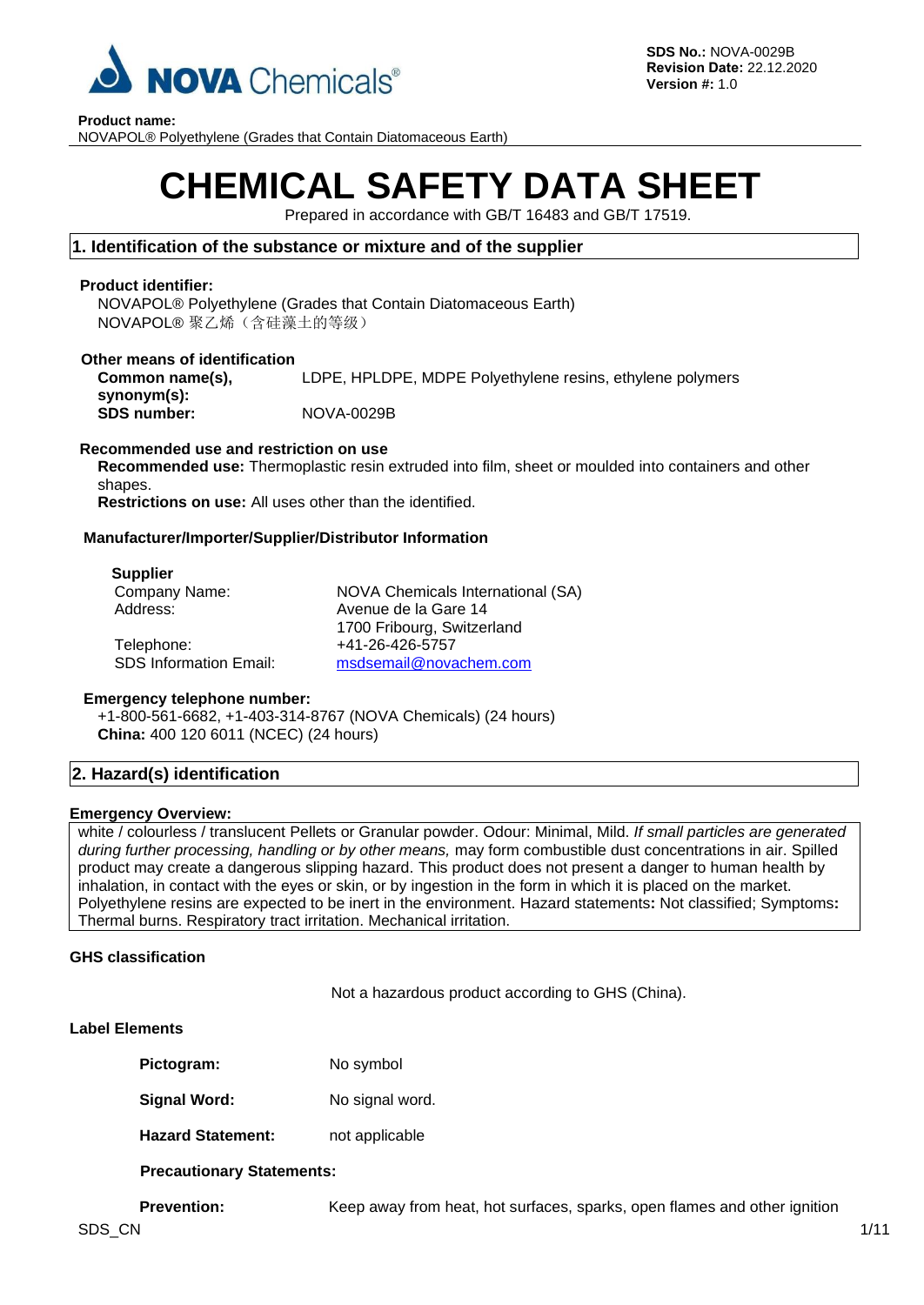

| <b>Product name:</b> |                                                                |
|----------------------|----------------------------------------------------------------|
|                      | NOVAPOL® Polyethylene (Grades that Contain Diatomaceous Earth) |

|                  | sources. No smoking. Ground and bond container and receiving equipment.<br>Use explosion-proof [electrical/ventilating/lighting] equipment. Wash hands<br>thoroughly after handling. Use only outdoors or in a well-ventilated area.<br>Avoid release to the environment. Wear protective gloves/protective<br>clothing/eye protection/face protection. [In case of inadequate ventilation]<br>wear respiratory protection. |
|------------------|-----------------------------------------------------------------------------------------------------------------------------------------------------------------------------------------------------------------------------------------------------------------------------------------------------------------------------------------------------------------------------------------------------------------------------|
| <b>Response:</b> | IF SWALLOWED: Rinse mouth. Do NOT induce vomiting. Get medical<br>advice/attention. IF ON SKIN: Wash with plenty of water/soap. If skin<br>irritation occurs: Get medical advice/attention. IF INHALED: Remove person<br>to fresh air and keep comfortable for breathing. IF IN EYES: Rinse<br>cautiously with water for several minutes. Remove contact lenses, if present<br>and easy to do. Continue rinsing.            |
| Storage:         | Store in accordance with local/regional/national regulations. Protect from<br>sunlight.                                                                                                                                                                                                                                                                                                                                     |
|                  |                                                                                                                                                                                                                                                                                                                                                                                                                             |

**Disposal:** Dispose of contents/container in accordance with local/regional/national/international regulations. Refer to manufacturer or supplier for information on recovery or recycling.

**Physical and Chemical Hazards:** *If small particles are generated during further processing, handling or by other means,* may form combustible dust concentrations in air. Spilled product may create a dangerous slipping hazard.

**Health Hazards:** This product does not present a danger to human health by inhalation, in contact with the eyes or skin, or by ingestion in the form in which it is placed on the market.

**Environmental Hazards:** Polyethylene resins are expected to be inert in the environment.

**Other hazards which do not result in GHS classification:** *If small particles are generated during further processing, handling or by other means,* may form combustible dust concentrations in air. Spilled product may create a dangerous slipping hazard.

# **3. Composition/information on ingredients**

#### **Mixtures**

| <b>Chemical Identity</b> | Common name and synonyms | <b>CAS number</b> | Concentration*  |
|--------------------------|--------------------------|-------------------|-----------------|
| Ethene, homopolymer      | Polvethylene             | 9002-88-4         | >99%            |
| Silica, cristobalite     | Crvstalline silica       | 14464-46-1        | $0.1$ - $0.3\%$ |
| .                        | .<br>.                   |                   |                 |

\* All concentrations are percent by weight.

#### **4. First-aid measures**

#### **Description of necessary first-aid measures**

| Inhalation:          | IF INHALED: Remove person to fresh air and keep comfortable for<br>breathing. Get medical advice/attention.                                                          |
|----------------------|----------------------------------------------------------------------------------------------------------------------------------------------------------------------|
| <b>Skin Contact:</b> | IF ON SKIN: Wash with plenty of water/soap. If skin irritation occurs: Get<br>medical advice/attention.                                                              |
| Eye contact:         | IF IN EYES: Rinse cautiously with water for several minutes. Remove<br>contact lenses, if present and easy to do. Continue rinsing. Get medical<br>advice/attention. |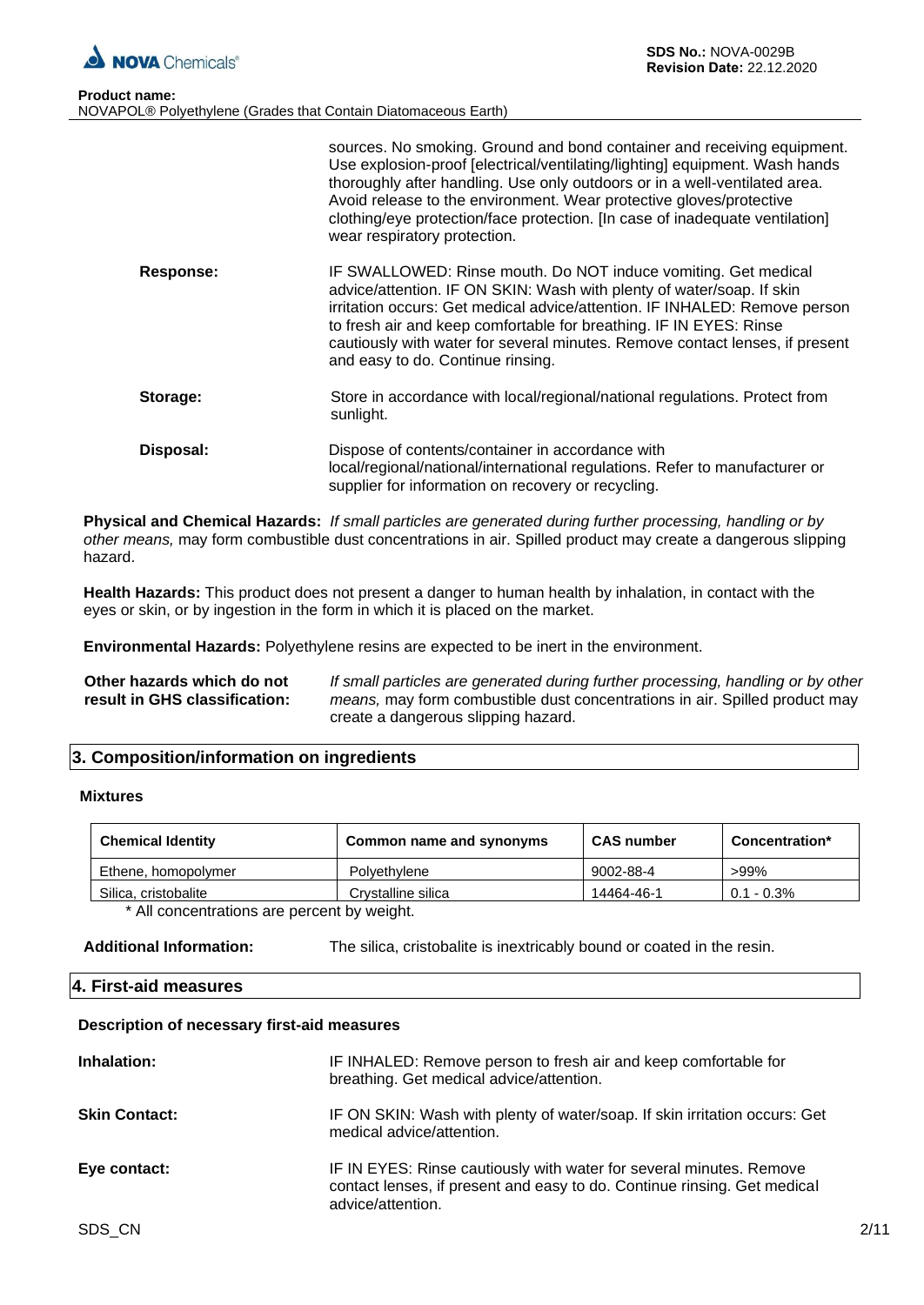

| Ingestion:                                                    | IF SWALLOWED: Rinse mouth. Do NOT induce vomiting. Get medical<br>advice/attention.                                                                                                                                                                                                                                                                                                                                                                                                                                                                                                                                                                                                       |  |  |  |
|---------------------------------------------------------------|-------------------------------------------------------------------------------------------------------------------------------------------------------------------------------------------------------------------------------------------------------------------------------------------------------------------------------------------------------------------------------------------------------------------------------------------------------------------------------------------------------------------------------------------------------------------------------------------------------------------------------------------------------------------------------------------|--|--|--|
|                                                               |                                                                                                                                                                                                                                                                                                                                                                                                                                                                                                                                                                                                                                                                                           |  |  |  |
| Most important symptoms/effects, acute and delayed            |                                                                                                                                                                                                                                                                                                                                                                                                                                                                                                                                                                                                                                                                                           |  |  |  |
| <b>Symptoms:</b>                                              | Thermal burns. Respiratory tract irritation. Mechanical irritation.                                                                                                                                                                                                                                                                                                                                                                                                                                                                                                                                                                                                                       |  |  |  |
|                                                               | Indication of immediate medical attention and special treatment needed                                                                                                                                                                                                                                                                                                                                                                                                                                                                                                                                                                                                                    |  |  |  |
| <b>Treatment:</b>                                             | After adequate first aid, no further treatment is required unless symptoms<br>reappear. For more detailed medical emergency support information, call<br>+1-800-561-6682 or +1-403-314-8767 (24 hours, NOVA Chemicals<br>Emergency Response). Burns should be treated as thermal burns. Molten<br>resin will come off as healing occurs; therefore, immediate removal from<br>the skin is not necessary. Treatment should be directed at the control of<br>symptoms and the clinical condition of the patient. No adverse effects due<br>to ingestion are expected. The silica, cristobalite is inextricably bound or<br>coated in the resin, which minimizes the likelihood of exposure. |  |  |  |
| 5. Fire-fighting measures                                     |                                                                                                                                                                                                                                                                                                                                                                                                                                                                                                                                                                                                                                                                                           |  |  |  |
| <b>General Fire Hazards:</b>                                  | Solid resins support combustion but do not meet combustible definition.<br>Product will burn at high temperatures but is not considered flammable.<br>Under fire conditions, product will readily burn and emit irritating smoke.<br>Powdered material may form explosive dust-air mixtures.                                                                                                                                                                                                                                                                                                                                                                                              |  |  |  |
| Suitable (and unsuitable) extinguishing media                 |                                                                                                                                                                                                                                                                                                                                                                                                                                                                                                                                                                                                                                                                                           |  |  |  |
| <b>Suitable extinguishing</b><br>media:                       | Water fog or water spray. Small fires: Dry chemical, carbon dioxide (CO2)<br>or foam.                                                                                                                                                                                                                                                                                                                                                                                                                                                                                                                                                                                                     |  |  |  |
| <b>Unsuitable extinguishing</b><br>media:                     | Avoid water in straight hose stream; will scatter and spread fire.                                                                                                                                                                                                                                                                                                                                                                                                                                                                                                                                                                                                                        |  |  |  |
| Specific hazards arising from<br>the chemical:                | Upon heating, polyethylene may emit various oligomers, waxes and<br>oxygenated hydrocarbons as well as carbon dioxide, carbon monoxide and<br>small amounts of other organic vapours (e.g. aldehydes, acrolein).<br>Inhalation of these decomposition products may be hazardous. Powdered<br>material may form explosive dust-air mixtures. Risk of dust-air explosion is<br>increased if flammable vapours are also present. Static discharge: material<br>can accumulate static charges which may cause an incendiary electrical<br>discharge.                                                                                                                                          |  |  |  |
| Special protective equipment and precautions for firefighters |                                                                                                                                                                                                                                                                                                                                                                                                                                                                                                                                                                                                                                                                                           |  |  |  |
| <b>Special fire fighting</b><br>procedures:                   | Keep upwind. Keep unauthorised personnel away. Move containers from<br>fire area if you can do so without risk. Fight fire from maximum distance or<br>use unmanned holders or monitor nozzles. Apply extinguishing media<br>carefully to avoid creating airborne dust. Water may be used to flood the<br>area. Use water spray to cool fire exposed surfaces and to protect<br>personnel. Avoid inhaling any smoke and combustion materials. Remove<br>and isolate contaminated clothing and shoes. Prevent run-off from fire<br>control or dilution from entering streams, sewers or drinking water supply.                                                                             |  |  |  |
| Special protective equipment<br>for firefighters:             | Firefighters must use standard protective equipment including flame<br>retardant coat, helmet with face shield, gloves, rubber boots, and in<br>enclosed spaces, SCBA.                                                                                                                                                                                                                                                                                                                                                                                                                                                                                                                    |  |  |  |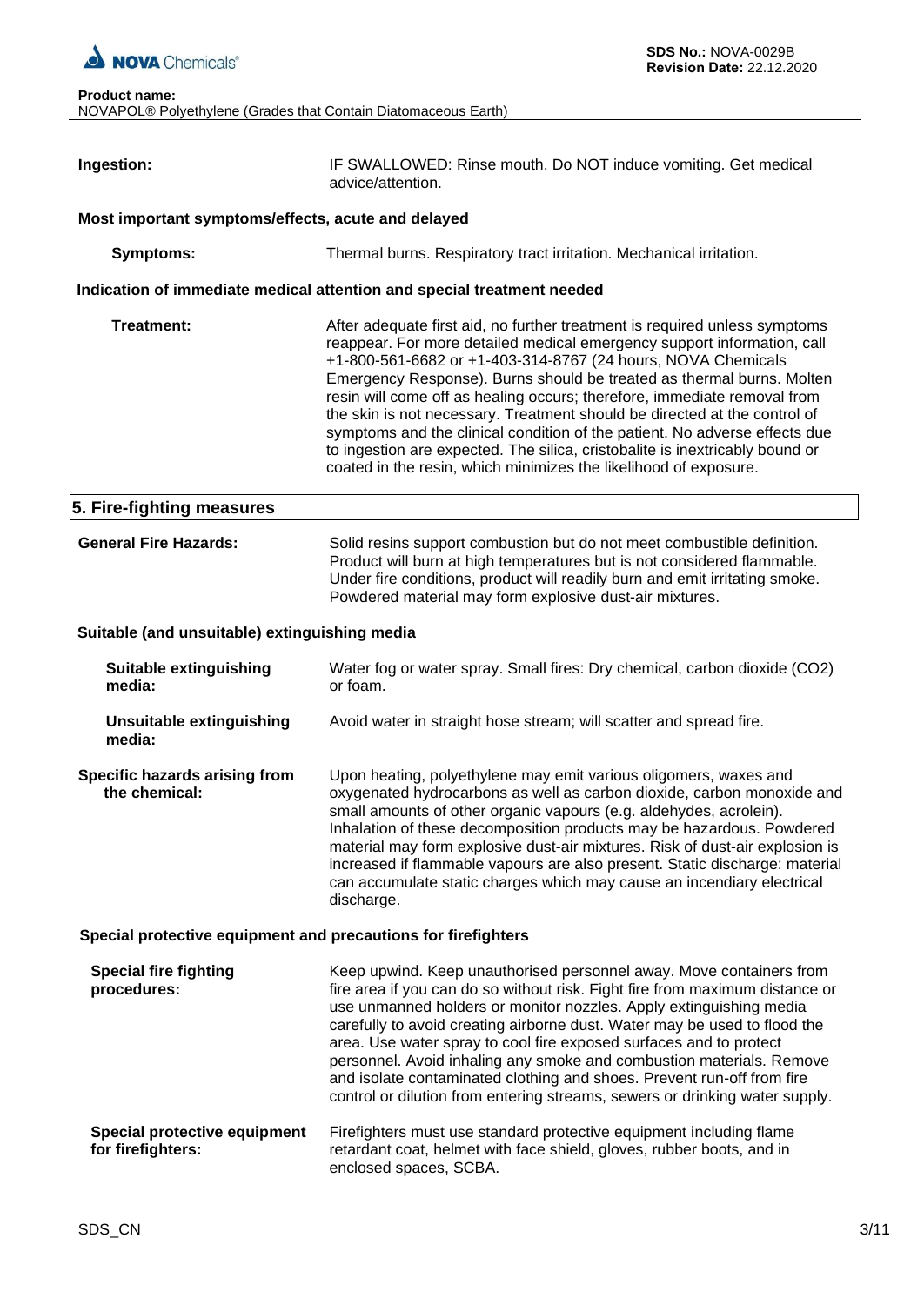

#### **Product name:** NOVAPOL® Polyethylene (Grades that Contain Diatomaceous Earth)

| 6. Accidental release measures                                                    |                                                                                                                                                                                                                                                                                                                                                                                                                                                                                                                                                                                                                                                                                                                                                                                                                                                            |  |  |
|-----------------------------------------------------------------------------------|------------------------------------------------------------------------------------------------------------------------------------------------------------------------------------------------------------------------------------------------------------------------------------------------------------------------------------------------------------------------------------------------------------------------------------------------------------------------------------------------------------------------------------------------------------------------------------------------------------------------------------------------------------------------------------------------------------------------------------------------------------------------------------------------------------------------------------------------------------|--|--|
| <b>Personal precautions,</b><br>protective equipment and<br>emergency procedures: | Isolate area. Alert stand-by emergency and fire fighting personnel. Dust<br>deposits should not be allowed to accumulate on surfaces, as these may<br>form an explosive mixture if they are released into the atmosphere in<br>sufficient concentration.                                                                                                                                                                                                                                                                                                                                                                                                                                                                                                                                                                                                   |  |  |
| <b>Environmental Precautions:</b>                                                 | Prevent entry into waterways, sewer, basements or confined areas.                                                                                                                                                                                                                                                                                                                                                                                                                                                                                                                                                                                                                                                                                                                                                                                          |  |  |
| <b>Methods and material for</b><br>containment and cleaning<br>up:                | Wear appropriate personal protective equipment. Do not touch or walk<br>through spilled material. In case of leakage, eliminate all ignition sources.<br>Stop leak if safe to do so. Prevent entry into waterways, sewer, basements<br>or confined areas. Spilled product may create a dangerous slipping hazard.<br>Use appropriate tools to put the spilled solid in an appropriate disposal or<br>recovery container. Recover and reclaim or recycle, if practical. Avoid<br>dispersal of dust in the air (i.e., clearing dust surfaces with compressed air).                                                                                                                                                                                                                                                                                           |  |  |
| 7. Handling and storage                                                           |                                                                                                                                                                                                                                                                                                                                                                                                                                                                                                                                                                                                                                                                                                                                                                                                                                                            |  |  |
| Precautions for safe handling:                                                    | Keep away from uncontrolled heat and incompatible materials. Ground all<br>material handling and transfer equipment. Wash hands thoroughly after<br>handling. Prevent dust accumulation to minimise explosion hazard. For<br>additional information on control of static and minimizing potential dust and<br>fire hazards, refer to NFPA-654, "Standard for the Prevention of Fire and<br>Dust Explosions from the Manufacturing, Processing and Handling of<br>Combustible Particulate Solids, 2013 Edition". Use in a well-ventilated area.<br>Avoid release to the environment. Wear eye protection/protective gloves as<br>needed/wear full face-shield during thermal processing if contact with<br>molten material is possible/wear respirator if dusty. Spilled product may<br>create a dangerous slipping hazard.                                 |  |  |
| Conditions for safe storage,<br>including any<br>incompatibilities:               | Store in accordance with all current regulations and standards. Storage<br>area should be clearly identified, well-illuminated and clear of obstruction.<br>Store in closed, grounded and properly designed vessels. Keep away from<br>uncontrolled heat and incompatible materials. Protect from sunlight.<br>Outdoor storage of product in bags requires protection from ultra-violet<br>sunlight by use of a UV stabilized bag or alternate means. Avoid<br>accumulation of dust by frequent cleaning and suitable construction of<br>storage and handling areas. Keep shovels and vacuum systems readily<br>available for cleanup of loose material. DO NOT enter filled bulk containers<br>and attempt to walk over product, due to risk of slipping and possible<br>suffocation. Use a fall arrest system when working near open bulk<br>containers. |  |  |

# **8. Exposure controls/personal protection**

# **Control Parameters**

#### **Occupational Exposure Limits**

During dusty conditions ACGIH recommends for Particles (insoluble or poorly soluble) not otherwise specified a TWA of 10 mg/m3 (inhalable particles), 3 mg/m3 TWA (respirable particles).

| <b>Chemical Identity</b> | Type   | <b>Exposure Limit Values</b> | <b>Source</b>                                                                                              |
|--------------------------|--------|------------------------------|------------------------------------------------------------------------------------------------------------|
| Ethene, homopolymer      | PC-TWA | $5 \text{ mg/m}$             | China. OELs (Occupational Exposure Limits for<br>Hazardous Agents in the Workplace) (GBZ 2.1)<br>(03 2008) |

#### **Appropriate Engineering Controls**

Engineering methods to reduce hazardous exposure are preferred controls. Methods include mechanical ventilation (dilution and local exhaust) process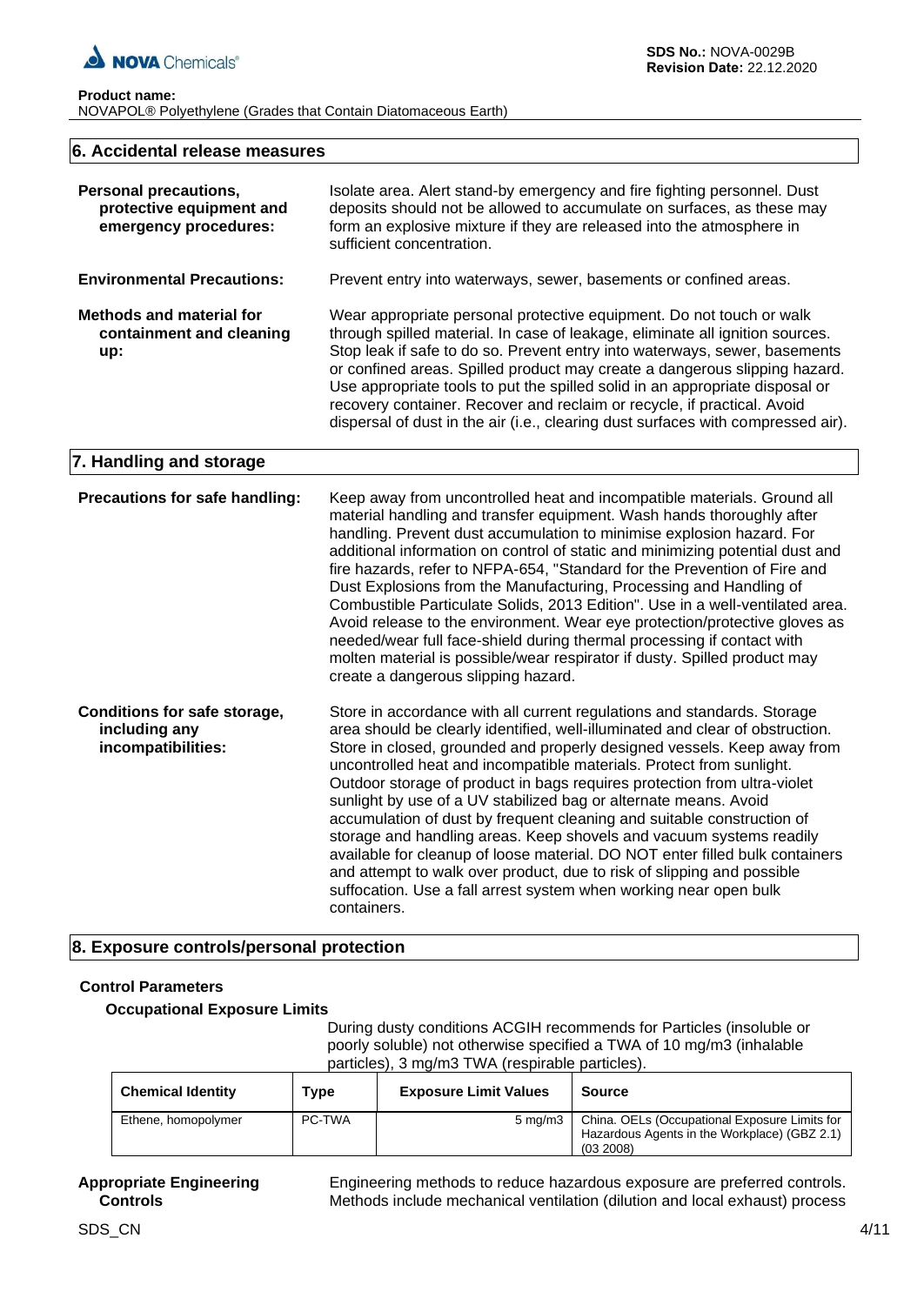

 $\overline{\phantom{a}}$ 

| <b>Product name:</b>                                           |  |  |  |
|----------------------------------------------------------------|--|--|--|
| NOVAPOL® Polyethylene (Grades that Contain Diatomaceous Earth) |  |  |  |

| or personal enclosure, remote and automated operation, control of process  |
|----------------------------------------------------------------------------|
| conditions, leak detection and repair systems, and other process           |
| modifications. Ensure all exhaust ventilation systems are discharged to    |
| outdoors, away from air intakes and ignition sources. Supply sufficient    |
| replacement air to make up for air removed by exhaust systems.             |
| Administrative (procedure) controls and use of personal protective         |
| equipment may also be required. It is recommended that all dust control    |
| equipment such as local exhaust ventilation and material transport systems |
| involved in handling of this product contain explosion relief vents or an  |
| explosion suppression system or an oxygen-deficient environment. Use       |
| only appropriately classified electrical equipment and powered industrial  |
| trucks.                                                                    |

# **Individual protection measures, such as personal protective equipment**

| <b>General information:</b>      | Personal protective equipment (PPE) should not be considered a long-term<br>solution to exposure control. Employer programs to properly select, fit,<br>maintain and train employees to use equipment must accompany PPE.<br>Consult a competent industrial hygiene resource, the PPE manufacturer's<br>recommendation, and/or applicable regulations to determine hazard<br>potential and ensure adequate protection. |
|----------------------------------|------------------------------------------------------------------------------------------------------------------------------------------------------------------------------------------------------------------------------------------------------------------------------------------------------------------------------------------------------------------------------------------------------------------------|
| <b>Respiratory Protection:</b>   | Appropriate approved air-purifying respirator or self-contained breathing<br>apparatus should be used. Air supplied breathing apparatus must be used<br>when oxygen concentrations are low or if airborne concentrations exceed<br>the limits of the air-purifying respirators.                                                                                                                                        |
| <b>Hand Protection:</b>          | Wear gloves to protect against thermal burns.                                                                                                                                                                                                                                                                                                                                                                          |
| <b>Eye/face protection:</b>      | Safety glasses. Wear a face shield when working with molten material.                                                                                                                                                                                                                                                                                                                                                  |
| <b>Skin and Body Protection:</b> | Wear appropriate clothing to prevent any possibility of skin contact. Wear<br>work clothes with long sleeves and pants. Safety footwear with good<br>traction is recommended to help prevent slipping. Static Dissipative (SD)<br>rated footwear is also recommended.                                                                                                                                                  |
| <b>Hygiene measures:</b>         | Use effective control measures and PPE to maintain worker exposure to<br>concentrations that are below these limits. Ensure that eyewash stations<br>and safety showers are in close proximity to work locations.                                                                                                                                                                                                      |

# **9. Physical and chemical properties**

| Appearance                                            |                                                                                               |      |
|-------------------------------------------------------|-----------------------------------------------------------------------------------------------|------|
| <b>Physical state:</b>                                | solid                                                                                         |      |
| Form:                                                 | Pellets or Granular powder                                                                    |      |
| Colour:                                               | white / colourless / translucent                                                              |      |
| Odour:                                                | Minimal, Mild                                                                                 |      |
| <b>Odour Threshold:</b>                               | No data available.                                                                            |      |
| pH:                                                   | not applicable                                                                                |      |
| <b>Melting point/freezing point:</b>                  | 105 - 125 °C (221 - 257 °F) (Melting Point) 80 - 105 °C<br>$(176 - 221$ °F) (Softening point) |      |
| Initial boiling point and boiling range:              | not applicable                                                                                |      |
| <b>Flash Point:</b>                                   | not applicable                                                                                |      |
| <b>Evapouration rate:</b>                             | not applicable                                                                                |      |
| Flammability (solid, gas):                            | May form combustible dust concentrations in air.                                              |      |
| Upper/lower limit on flammability or explosive limits |                                                                                               |      |
| Flammability limit - upper (%):                       | not applicable                                                                                |      |
| SDS_CN                                                |                                                                                               | 5/11 |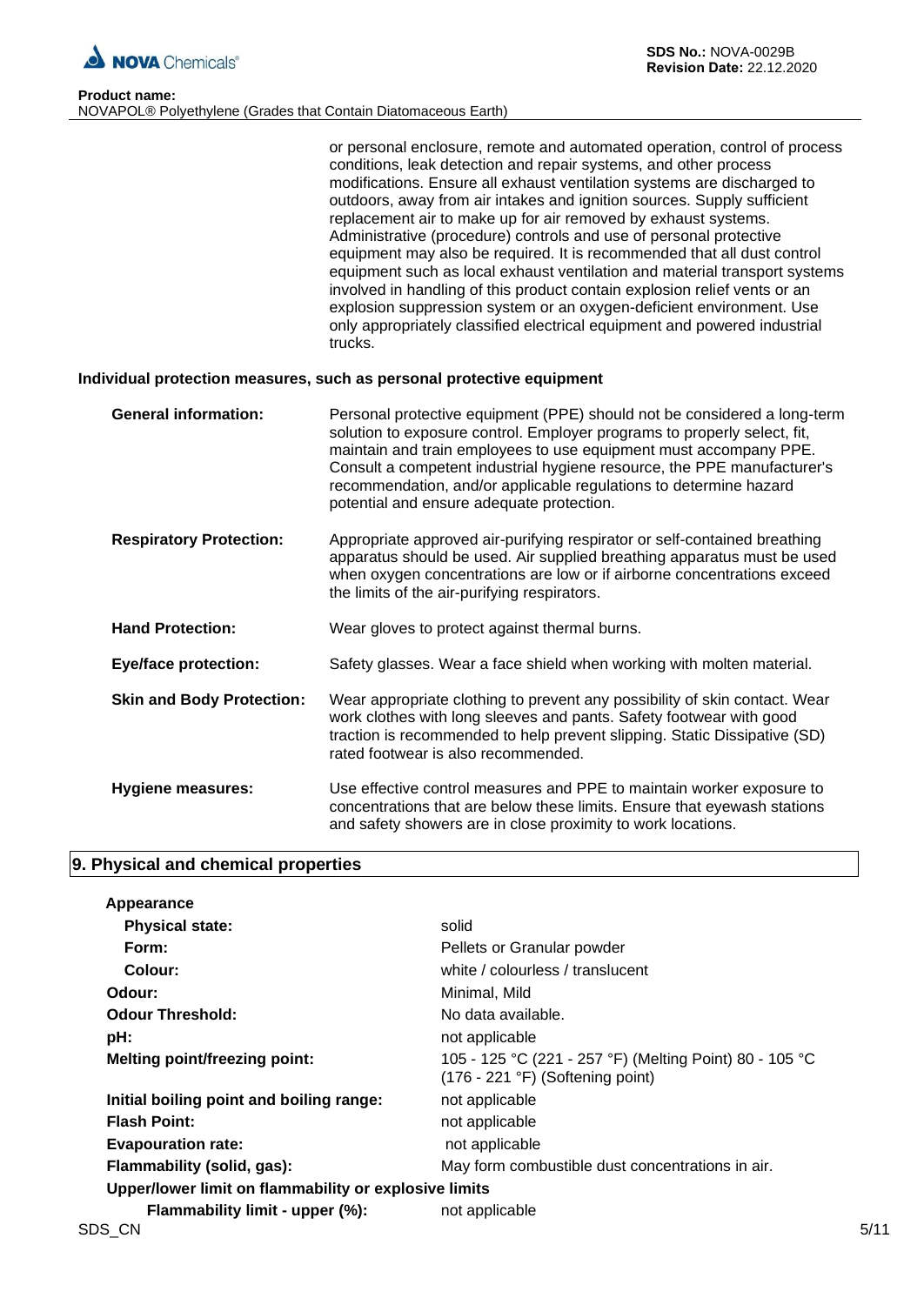

| <b>Product name:</b> |                                                                |
|----------------------|----------------------------------------------------------------|
|                      | NOVAPOL® Polyethylene (Grades that Contain Diatomaceous Earth) |

| Flammability limit - lower(%):           | not applicable              |
|------------------------------------------|-----------------------------|
| Vapour pressure:                         | not applicable              |
| Vapour density:                          | not applicable              |
| Density:                                 | 910 - 940 kg/m3             |
| <b>Relative density:</b>                 | $0.910 - 0.940$             |
| Solubility(ies)                          |                             |
| <b>Solubility in water:</b>              | Insoluble in water          |
| <b>Solubility (other):</b>               | No data available.          |
| Partition coefficient (n-octanol/water): | not applicable              |
| <b>Auto-ignition temperature:</b>        | 330 - 410 °C (626 - 770 °F) |
| <b>Decomposition temperature:</b>        | $>$ 300 °C ( $>$ 572 °F)    |
| Viscosity:                               | not applicable              |

# **10. Stability and reactivity**

| <b>Reactivity:</b>                                   | Contact with incompatible materials. Sources of ignition. Exposure to heat.                                                                                                                                                                                                                                                  |
|------------------------------------------------------|------------------------------------------------------------------------------------------------------------------------------------------------------------------------------------------------------------------------------------------------------------------------------------------------------------------------------|
| <b>Chemical Stability:</b>                           | Material is stable under normal conditions.                                                                                                                                                                                                                                                                                  |
| <b>Possibility of Hazardous</b><br><b>Reactions:</b> | Hazardous polymerization not likely to occur.                                                                                                                                                                                                                                                                                |
| <b>Conditions to Avoid:</b>                          | Avoid exposing to heat and contact with strong oxidising substances. Avoid<br>processing material over 300 °C (572 °F).                                                                                                                                                                                                      |
| Incompatible Materials:                              | Strong oxidising agents. Organic solvents, ether, gasoline, lubricating oils,<br>chlorinated hydrocarbons and aromatic hydrocarbons may react with and<br>degrade polyethylene. Powdered material may form explosive dust-air<br>mixtures. Risk of dust-air explosion is increased if flammable vapours are<br>also present. |
| <b>Hazardous Decomposition</b><br><b>Products:</b>   | Upon decomposition, polyethylene may emit various oligomers, waxes and<br>oxygenated hydrocarbons as well as carbon dioxide, carbon monoxide and<br>small amounts of other organic vapours (e.g. aldehydes, acrolein).<br>Inhalation of these decomposition products may be hazardous.                                       |

# **11. Toxicological information**

# **Information on likely routes of exposure**

| Inhalation:          | During processing, thermal fumes and inhalation of fine particles may<br>cause respiratory irritation. The silica, cristobalite is inextricably bound or<br>coated in the resin, which minimizes the likelihood of exposure.                             |
|----------------------|----------------------------------------------------------------------------------------------------------------------------------------------------------------------------------------------------------------------------------------------------------|
| <b>Skin Contact:</b> | During processing, contact with powder or fines may cause mechanical<br>irritation. Molten material will produce thermal burns. The silica, cristobalite<br>is inextricably bound or coated in the resin, which minimizes the likelihood<br>of exposure. |
| Eye contact:         | During processing, contact with powder or fines may cause mechanical<br>irritation. Molten material will produce thermal burns. The silica, cristobalite<br>is inextricably bound or coated in the resin, which minimizes the likelihood<br>of exposure. |
| Ingestion:           | Ingestion of this product is not a likely route of exposure.                                                                                                                                                                                             |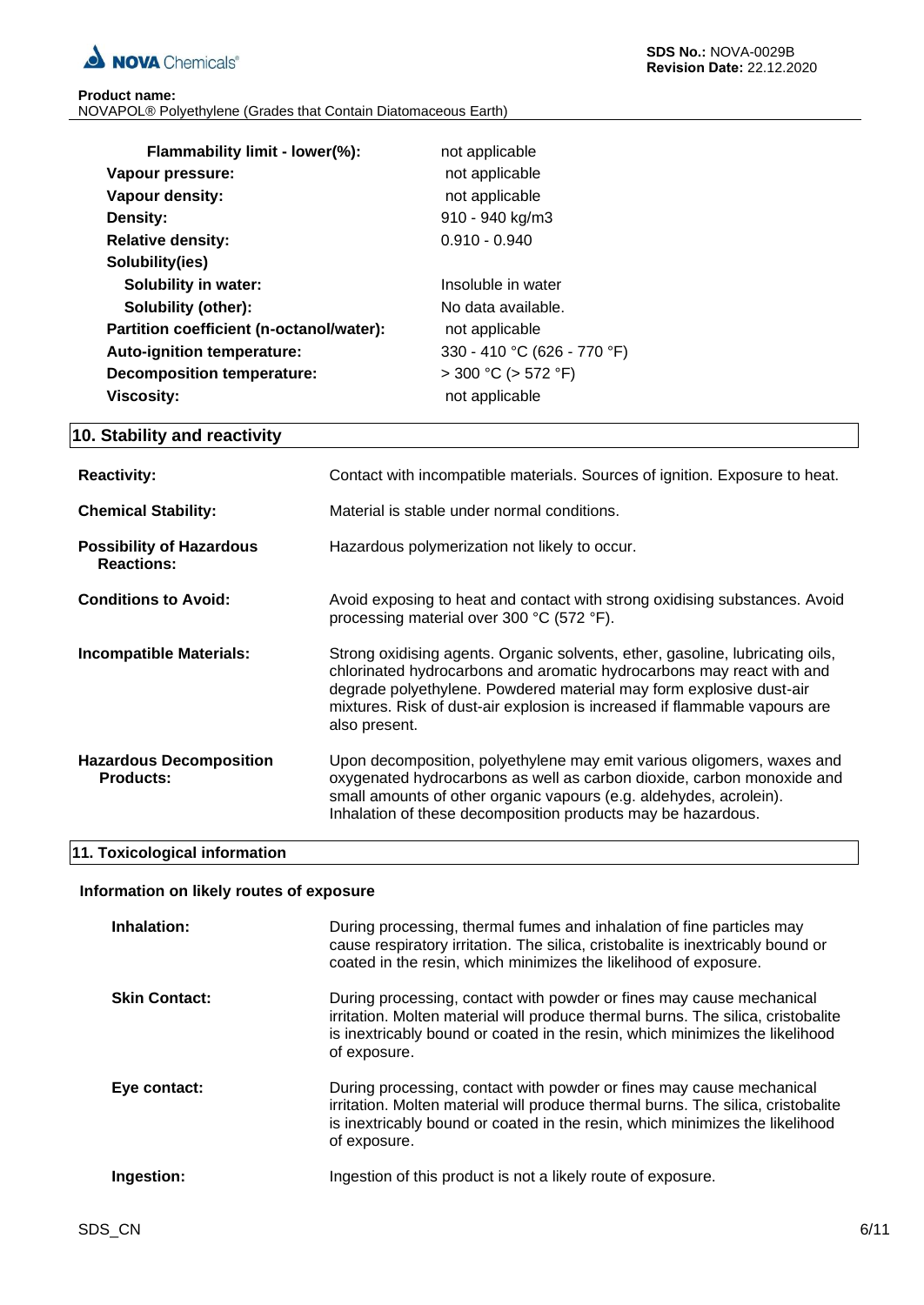

#### **Product name:** NOVAPOL® Polyethylene (Grades that Contain Diatomaceous Earth)

| Symptoms related to the physical, chemical and toxicological characteristics |  |
|------------------------------------------------------------------------------|--|
|------------------------------------------------------------------------------|--|

| Inhalation:                                                 | Respiratory irritation.                                                                                                                                         |
|-------------------------------------------------------------|-----------------------------------------------------------------------------------------------------------------------------------------------------------------|
| <b>Skin Contact:</b>                                        | Mechanical irritation. Thermal burns. Negligible irritation of the skin based<br>on chemical structure (polymer).                                               |
| Eye contact:                                                | Mechanical irritation. Thermal burns. May cause mild, short-lasting<br>discomfort to eyes.                                                                      |
| Ingestion:                                                  | No adverse effects due to ingestion are expected.                                                                                                               |
| Information on toxicological effects                        |                                                                                                                                                                 |
| Acute toxicity (list all possible routes of exposure)       |                                                                                                                                                                 |
| Oral<br><b>Product:</b>                                     | LD50: $> 5,000$ mg/kg (estimated)                                                                                                                               |
| <b>Dermal</b><br><b>Product:</b>                            | Not classified for acute toxicity based on available data.                                                                                                      |
| <b>Inhalation</b><br><b>Product:</b>                        | Not classified for acute toxicity based on available data.                                                                                                      |
| <b>Repeated dose toxicity</b><br><b>Product:</b>            | No data available.                                                                                                                                              |
| <b>Skin Corrosion/Irritation</b><br><b>Product:</b>         | No data available.                                                                                                                                              |
| <b>Components:</b><br>Silica, cristobalite                  | Irritating. May cause abrasion to skin. The silica, cristobalite is inextricably<br>bound or coated in the resin, which minimizes the likelihood of exposure.   |
| <b>Serious Eye Damage/Eye Irritation</b><br><b>Product:</b> | No data available.                                                                                                                                              |
| <b>Components:</b><br>Ethene, homopolymer                   | May cause irritation or corneal injury due to mechanical action (scratching).                                                                                   |
| Silica, cristobalite                                        | Irritating. May cause abrasion to cornea. The silica, cristobalite is inextricably<br>bound or coated in the resin, which minimizes the likelihood of exposure. |
| <b>Respiratory or Skin Sensitisation</b><br><b>Product:</b> | No data available.                                                                                                                                              |
| <b>Germ Cell Mutagenicity</b>                               |                                                                                                                                                                 |
| In vitro<br><b>Product:</b>                                 | There are no known or reported genetic effects.                                                                                                                 |
| In vivo<br><b>Product:</b>                                  | There are no known or reported genetic effects.                                                                                                                 |
| Carcinogenicity<br><b>Product:</b>                          | Not classified                                                                                                                                                  |
|                                                             | IARC Monographs on the Evaluation of Carcinogenic Risks to Humans:                                                                                              |

Silica, cristobalite **Overall evaluation: 1. Carcinogenic to humans.**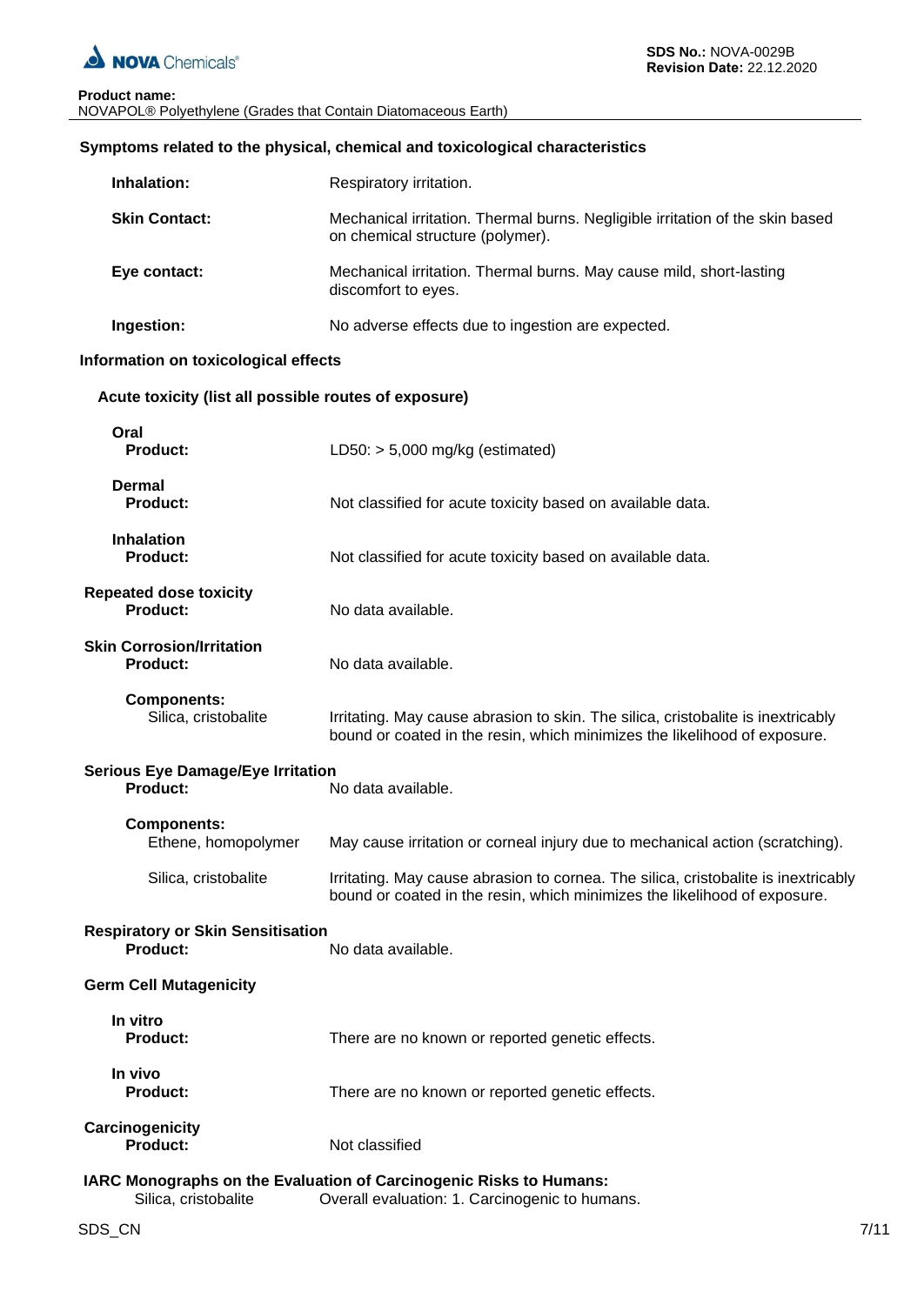

| NOVAPOL® Polyethylene (Grades that Contain Diatomaceous Earth) |  |
|----------------------------------------------------------------|--|

| <b>Reproductive toxicity</b><br>Product:                                   | There are no known or reported reproductive effects.                                                                                                                                                                                                                                                                                                                             |
|----------------------------------------------------------------------------|----------------------------------------------------------------------------------------------------------------------------------------------------------------------------------------------------------------------------------------------------------------------------------------------------------------------------------------------------------------------------------|
| <b>Specific Target Organ Toxicity - Single Exposure</b><br><b>Product:</b> | No data available.                                                                                                                                                                                                                                                                                                                                                               |
| <b>Specific Target Organ Toxicity - Repeated Exposure</b><br>Product:      | No data available.                                                                                                                                                                                                                                                                                                                                                               |
| <b>Components:</b><br>Silica, cristobalite                                 | Lungs, Respiratory system - The silica, cristobalite is inextricably bound or<br>coated in the resin, which minimizes the likelihood of exposure.                                                                                                                                                                                                                                |
| <b>Aspiration Hazard</b><br><b>Product:</b>                                | Not classified.                                                                                                                                                                                                                                                                                                                                                                  |
| Other effects:                                                             | No data available.                                                                                                                                                                                                                                                                                                                                                               |
| 12. Ecological information                                                 |                                                                                                                                                                                                                                                                                                                                                                                  |
| <b>General information:</b>                                                | NOVAPOL® resins are expected to be inert in the environment. They float<br>on water and are not biodegradable. They are not expected to<br>bioconcentrate (accumulate in the food chain) due to their high molecular<br>weight. NOVAPOL® pellets are not expected to be toxic if ingested but may<br>represent a choking hazard if ingested by waterfowl or aquatic life.        |
| <b>Ecotoxicity:</b>                                                        |                                                                                                                                                                                                                                                                                                                                                                                  |
| Acute hazards to the aquatic environment:                                  |                                                                                                                                                                                                                                                                                                                                                                                  |
| <b>Fish</b><br><b>Product:</b>                                             | LC 50 (96 h): $> 100$ mg/l                                                                                                                                                                                                                                                                                                                                                       |
| <b>Aquatic Invertebrates</b><br>Product:                                   | EC 50 (Daphnia magna, 48 h): > 100 mg/l                                                                                                                                                                                                                                                                                                                                          |
| <b>Toxicity to aquatic plants</b><br><b>Product:</b>                       | EC 50 (72 h): $> 100$ mg/l                                                                                                                                                                                                                                                                                                                                                       |
| Chronic hazards to the aquatic environment:                                |                                                                                                                                                                                                                                                                                                                                                                                  |
| Fish<br><b>Product:</b>                                                    | $NOEC : > 100$ mg/l                                                                                                                                                                                                                                                                                                                                                              |
| <b>Aquatic Invertebrates</b><br>Product:                                   | $NOEC : > 100$ mg/l                                                                                                                                                                                                                                                                                                                                                              |
| <b>Toxicity to aquatic plants</b><br><b>Product:</b>                       | $NOEC :$ > 100 mg/l                                                                                                                                                                                                                                                                                                                                                              |
| <b>Persistence and Degradability</b>                                       |                                                                                                                                                                                                                                                                                                                                                                                  |
| <b>Biodegradation</b><br><b>Product:</b>                                   | Not readily degradable. Under optimal oxidation conditions, >99% of<br>polyethylene will remain intact after exposure to microbial actions. Product<br>will slowly change (embrittle) in the presence of sunlight, but will not fully<br>breakdown. Product buried in landfill has been found to be stable over time.<br>No toxic degradation products are known to be produced. |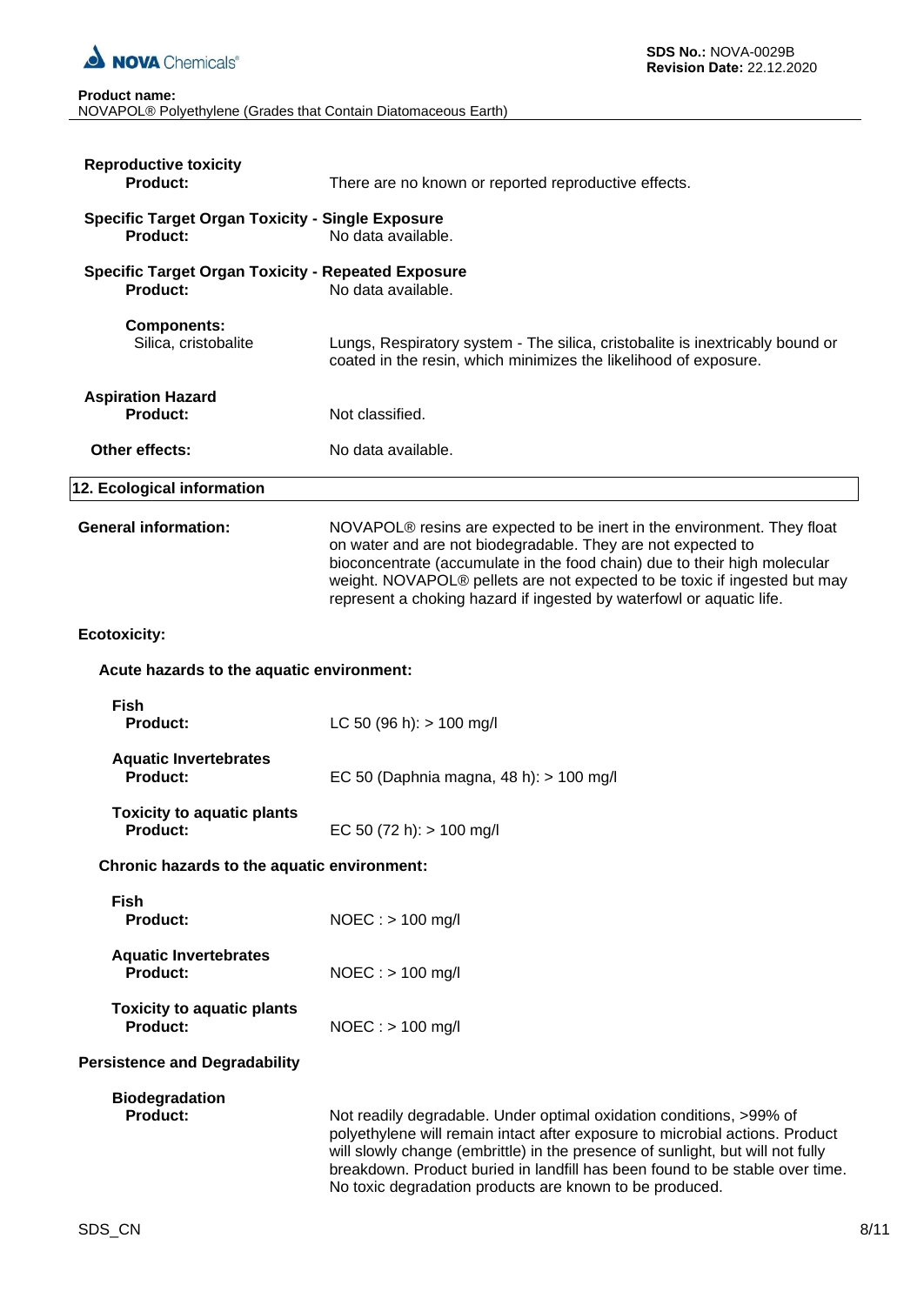

| <b>Product name:</b> |                                                                            |
|----------------------|----------------------------------------------------------------------------|
|                      | NOVAPOL <sup>®</sup> Polyethylene (Grades that Contain Diatomaceous Earth) |

| <b>BOD/COD Ratio</b><br><b>Product:</b>                                              | No data available.                                                                                                                                                                                                                                                                                                                                                                                                                                                                                                                                                     |
|--------------------------------------------------------------------------------------|------------------------------------------------------------------------------------------------------------------------------------------------------------------------------------------------------------------------------------------------------------------------------------------------------------------------------------------------------------------------------------------------------------------------------------------------------------------------------------------------------------------------------------------------------------------------|
| <b>Bioaccumulative Potential</b><br><b>Bioconcentration Factor (BCF)</b><br>Product: | Pellets may accumulate in the digestive systems of birds and aquatic life,<br>causing injury and possible death due to starvation.                                                                                                                                                                                                                                                                                                                                                                                                                                     |
| Partition Coefficient n-octanol / water (log Kow)<br>Product:                        | not applicable                                                                                                                                                                                                                                                                                                                                                                                                                                                                                                                                                         |
| <b>Mobility in Soil:</b>                                                             | Biologically persistent. This product has not been found to migrate through<br>soils.                                                                                                                                                                                                                                                                                                                                                                                                                                                                                  |
| <b>Other Adverse Effects:</b>                                                        | Pellets are persistent in aquatic and terrestrial systems.                                                                                                                                                                                                                                                                                                                                                                                                                                                                                                             |
| 13. Disposal considerations                                                          |                                                                                                                                                                                                                                                                                                                                                                                                                                                                                                                                                                        |
| <b>Disposal instructions:</b>                                                        | Dispose of contents/container to an appropriate treatment and disposal<br>facility in accordance with applicable laws and regulations, and product<br>characteristics at time of disposal. Preferred disposal methods for<br>polyethylene in order of preference are: 1) clean and reuse if possible, 2)<br>recover and resell through plastic recyclers or resin brokers, 3) incinerate<br>with waste heat recovery and 4) landfill. DO NOT ATTEMPT TO DISPOSE<br>OF BY UNCONTROLLED INCINERATION. Open burning of plastics at<br>landfills should not be undertaken. |
| <b>Contaminated Packaging:</b>                                                       | Check regional, national and local environmental regulations prior to<br>disposal.                                                                                                                                                                                                                                                                                                                                                                                                                                                                                     |
| 14. Transport information                                                            |                                                                                                                                                                                                                                                                                                                                                                                                                                                                                                                                                                        |

#### **ADR**

Not regulated.

#### **IMDG**

Not regulated.

# **IATA**

Not regulated.

# **15. Regulatory information**

# **China. Catalog of Hazardous Chemicals**

Not regulated

**China. Precursor Chemicals (Decree No. 445 of the PRC on Regulation for Administration of Precursor Chemicals, Appendix: Categories 1-3)**

Not regulated

**China: CWC. Controlled Chemicals List (Regulations on the Administration of Controlled Chemicals, Decree No. 190, Dec. 27, 1995, as amended)**

Not regulated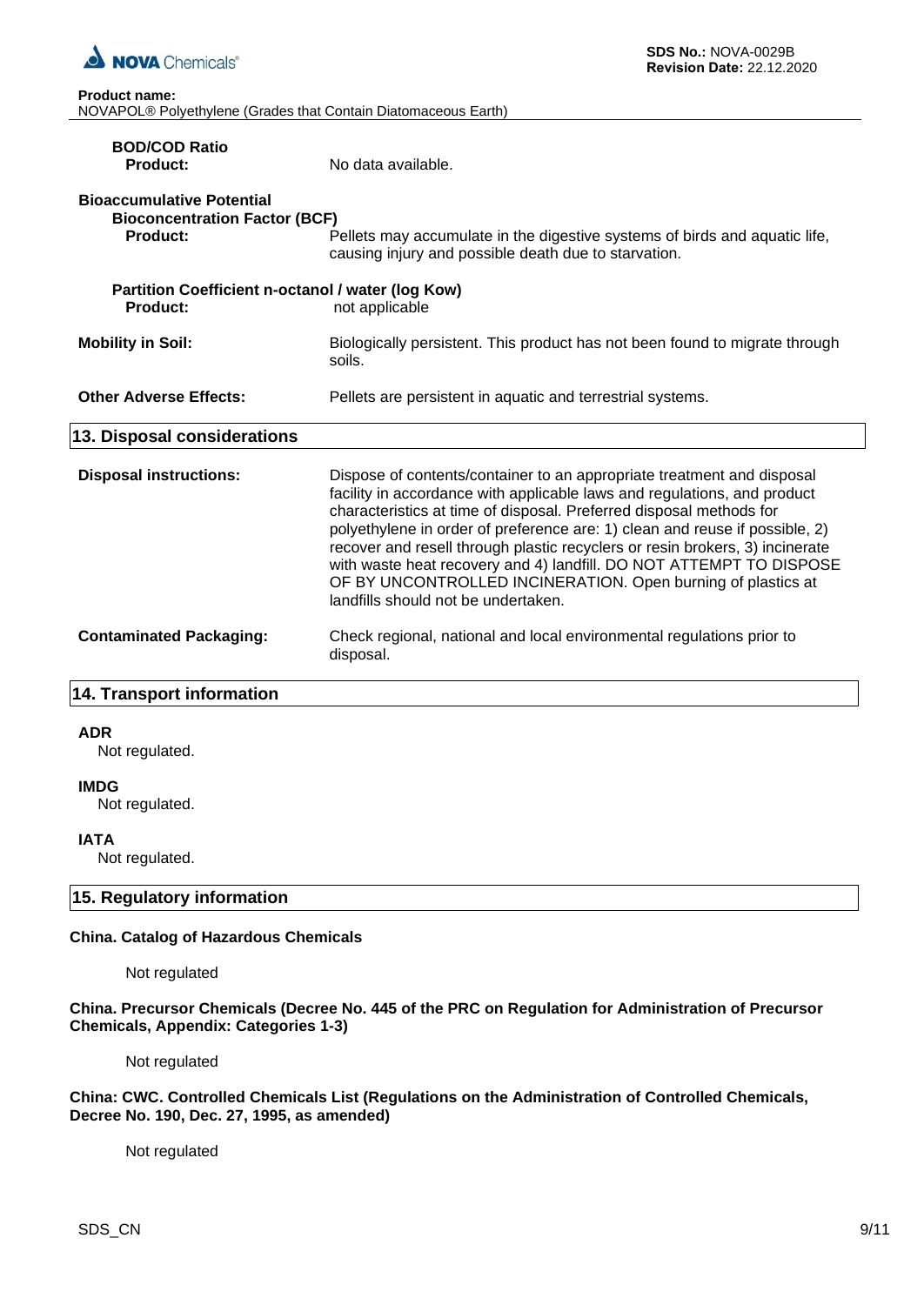

# **China. Explosive Precursor Hazardous Chemicals (Ministry of Public Safety, 2011 version)**

Not regulated

**Inventory status**<br>China IECSC Inventory List:

On or in compliance with the inventory

**Should comply with local regulations in respect of this product.**

| <b>16. Other Information</b>       |                                                                                                                                                                                                                                                                                                                                                                                                                                                                                                                                                                                                                                                                                                                                                                                                                                                                                                                                                                                                                                                                                                                                                          |
|------------------------------------|----------------------------------------------------------------------------------------------------------------------------------------------------------------------------------------------------------------------------------------------------------------------------------------------------------------------------------------------------------------------------------------------------------------------------------------------------------------------------------------------------------------------------------------------------------------------------------------------------------------------------------------------------------------------------------------------------------------------------------------------------------------------------------------------------------------------------------------------------------------------------------------------------------------------------------------------------------------------------------------------------------------------------------------------------------------------------------------------------------------------------------------------------------|
| <b>Issue Date:</b>                 | 22.12.2020                                                                                                                                                                                                                                                                                                                                                                                                                                                                                                                                                                                                                                                                                                                                                                                                                                                                                                                                                                                                                                                                                                                                               |
| <b>Revision Information:</b>       | 22.12.2020: SDS Update                                                                                                                                                                                                                                                                                                                                                                                                                                                                                                                                                                                                                                                                                                                                                                                                                                                                                                                                                                                                                                                                                                                                   |
| Version #:                         | 1.0                                                                                                                                                                                                                                                                                                                                                                                                                                                                                                                                                                                                                                                                                                                                                                                                                                                                                                                                                                                                                                                                                                                                                      |
| <b>Abbreviations and acronyms:</b> | $ACGH = American Conference of Governmental Industrial Hygienists; BOD = Biochemical$<br>Oxygen Demand; CAS = Chemical Abstracts Service; EC50 = Effective Concentration 50%;<br>GHS = Globally Harmonized System for the Classification and Labelling of Chemicals; IARC =<br>International Agency for Research on Cancer; IATA = International Air Transport Association;<br>IMDG = International Maritime Dangerous Goods; Kow = Octanol/water partition coefficient;<br>LC50 = Lethal Concentration 50%; LD50 = Lethal Dose 50%; NCEC = National Chemical<br>Emergency Centre; NFPA = National Fire Protection Association; NIOSH = National Institute for<br>Occupational Safety and Health; NTP = National Toxicology Program; NRCC = National<br>Registration Centre for Chemicals; OEL = Occupational Exposure Limit; OSHA = Occupational<br>Safety and Health Administration; PNOC = Particulates Not Otherwise Classified; PPE =<br>Personal Protective Equipment; SCBA = Self Contained Breathing Apparatus; SDS = Safety<br>Data Sheet; STEL = Short Term Exposure Limit; TLV = Threshold Limit Value; TWA = Time<br><b>Weighted Average</b> |
| <b>Further Information:</b>        | Exposure to the Hazardous Combustion and Decomposition Products as<br>described in the SDS, Sections 5 and 10, may be linked with various acute<br>and chronic health effects. These effects include irritation of eyes and upper<br>respiratory tract primarily from the aldehydes, breathing difficulties, systemic<br>toxicity such as liver, kidney, and central nervous system effects.                                                                                                                                                                                                                                                                                                                                                                                                                                                                                                                                                                                                                                                                                                                                                             |
|                                    | NOVA Chemicals has monitored worker exposures to emissions during<br>commercial-scale processing of polyethylene. Concentrations of hazardous<br>decomposition products were determined to be well below established<br>exposure limits in the workplace. "Quantitation of Employee Exposure to<br>Emission Products Generated By Commercial-Scale Processing of<br>Polyethylene" is available in the Am. Ind. Hyg. Assoc. J. 56:809-814 (1995)<br>and "Quantification of Emission Compounds Generated During Commercial-<br>Scale Processing of Advanced SCLAIRTECH™ Polyethylene" is available in<br>the Journal of Plastic Film & Sheeting Volume 26 Issue 2, April 2010.                                                                                                                                                                                                                                                                                                                                                                                                                                                                             |
|                                    | For information on ventilation considerations for the control of volatile air<br>contaminants from polyethylene, please request a copy of NOVA Chemicals'<br>publication, "Ventilation Guidelines for Heat-Processing Polyethylene Resins".                                                                                                                                                                                                                                                                                                                                                                                                                                                                                                                                                                                                                                                                                                                                                                                                                                                                                                              |
|                                    | For additional information on unloading hopper cars containing plastic resins,<br>refer to NOVA Chemicals' publication, "Hopper Car Unloading Guide".                                                                                                                                                                                                                                                                                                                                                                                                                                                                                                                                                                                                                                                                                                                                                                                                                                                                                                                                                                                                    |
|                                    | For information on processing properties, selection of NOVAPOL resin<br>grades, refer to the NOVAPOL Product Data Sheets available on our web<br>site, under Products & Applications: http://www.novachemicals.com.                                                                                                                                                                                                                                                                                                                                                                                                                                                                                                                                                                                                                                                                                                                                                                                                                                                                                                                                      |
|                                    | For additional information on preventing pellet loss, refer to published plastic<br>industry publications and resources under 'Operation Clean Sweep'; now<br>downloadable from the web at http://www.opcleansweep.org/.                                                                                                                                                                                                                                                                                                                                                                                                                                                                                                                                                                                                                                                                                                                                                                                                                                                                                                                                 |